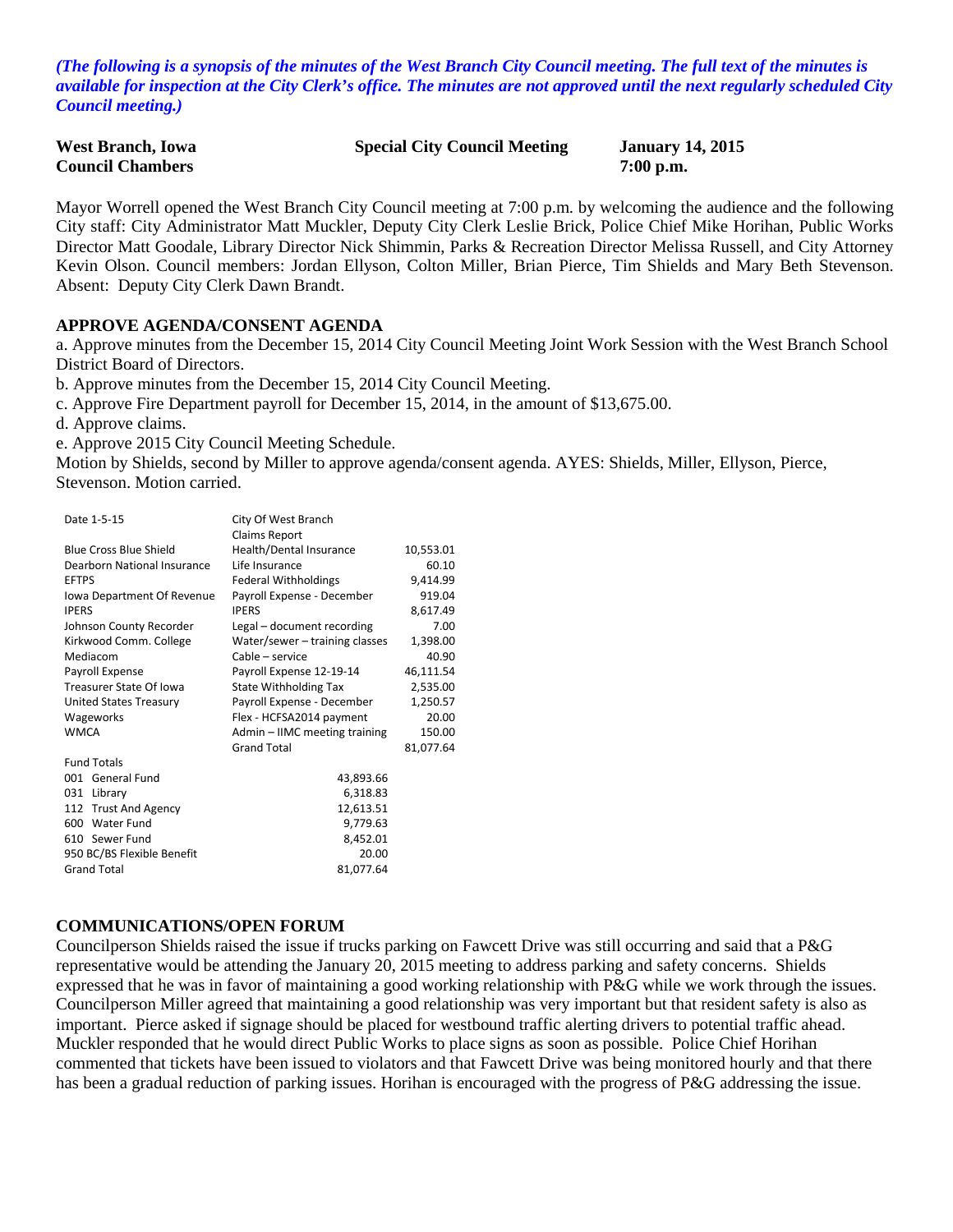## **PUBLIC HEARING/NON-CONSENT AGENDA**

Mayor Mark Worrell – Recognition of Parkside Service.

Mayor Worrell recognized Parkside Service as a valued community partner and thanked them for their contributions to West Branch over the years. Worrell presented a certificate of appreciation to Dave Sr. and Lori Hosier.

Resolution 1260, adopting a policy authorizing the city clerk or deputy city clerk to pay certain bills prior to the City Council's approval./Move to Action.

Motion by Pierce, second by Stevenson. AYES: Pierce, Stevenson, Ellyson, Miller, Shields. Motion carried.

Resolution 1261, directing the Mayor to send a letter to the Iowa Department of Transportation accepting the offer of city bridge funding for the College Street Bridge./Move to Action.

Mayor Worrell started by recognizing City Engineer Dave Schechinger for his diligence in pursuing the bridge funding on the City's behalf. An estimated one million dollars is expected to be received for the project. Motion by Miller, second by Ellyson. AYES: Miller, Ellyson, Pierce, Shields, Stevenson. Motion carried.

Councilperson Tim Shields - Appointments/Reappointments/Move to action. Gary Slach – Planning and Zoning Commission, December 31, 2018.

Councilperson Shields spoke in favor of the reappointment of Gary Slach and his past contributions and service. Motion by Ellyson, second by Miller to reappoint Gary Slach to the Planning and Zoning Commission. AYES: Ellyson, Miller, Pierce, Shields, Stevenson. Motion carried.

Councilperson Tim Shields - Appointments/Reappointments/Move to action. Mayor Mark Worrell – Cedar County Economic Development Corporation.

Motion by Pierce, second by Ellyson. AYES: Pierce, Ellyson, Miller, Shields, Stevenson. Motion carried.

Mayor Mark Worrell - Appointments/Reappointments/Move to action.

Mayor Pro Tem – Colton Miller, Official City Newspaper-West Branch Times, Public Health Officer- Dr. Thomas Novak, Animal Control Facility-West Branch Animal Clinic, City Engineer-Dave Schechinger, Veenstra & Kimm, Inc., Amy Lynch- Animal Control Commission, December 31, 2017, Alan Bohanan-West Branch Preservation Commission, December 31, 2016, Lou Picek-West Branch Preservation Commission, December 31, 2017, John Fuller-West Branch Preservation Commission, December 31, 2017, Shane Staker-Park & Recreation Commission, December 31, 2017. Motion by Stevenson, second by Pierce. AYES: Stevenson, Pierce, Ellyson, Miller, Shields. Motion carried.

### **CITY STAFF REPORTS**

Park & Rec Director Melissa Russell – Park & Rec Update.

The Park & Recreation Commission approved a recommendation to the City Council to hold another bond referendum on the Phase I Park Projects on November 3, 2015. Satellite voting stations were also recommended with times and dates to be determined in the near future. Russell commented that Solon held a similar vote in the fall of 2014 and was successful. Russell also commented that current funds would be prioritized and applied in phases to show commitment and progress in park improvements.

#### City Administrator Matt Muckler (on behalf of Deputy City Clerk Dawn Brandt) – Property Tax Comparison, West Branch vs. Iowa City.

Muckler provided a sample tax comparison of similar priced homes in West Branch vs. Iowa City. Muckler cited that the overall property tax in West Branch is 15 percent lower than the same priced home in Iowa City. The City portion of the tax is actually 40 percent lower. Pierce asked if this information could be placed on the City's website for concerned residents to review.

### **COMMENTS FROM MAYOR AND COUNCIL MEMBERS**

Council Liaison Discussion- Worrell reviewed the current liaison roles of the Council. Councilperson Ellyson - Historic Preservation Commission, Hoover's Hometown Days and West Branch Community School District. Councilperson Miller- Animal Control Commission, Cable Access Station and Herbert Hoover National Historic Site. Councilperson Pierce - Information Technology, Library Board Association, Main Street West Branch and Park & Recreation Commission. Councilperson Stevenson – Herbert hoover Presidential Library-Museum, Planning and Zoning Commission and Scattergood Friends School & Farm.